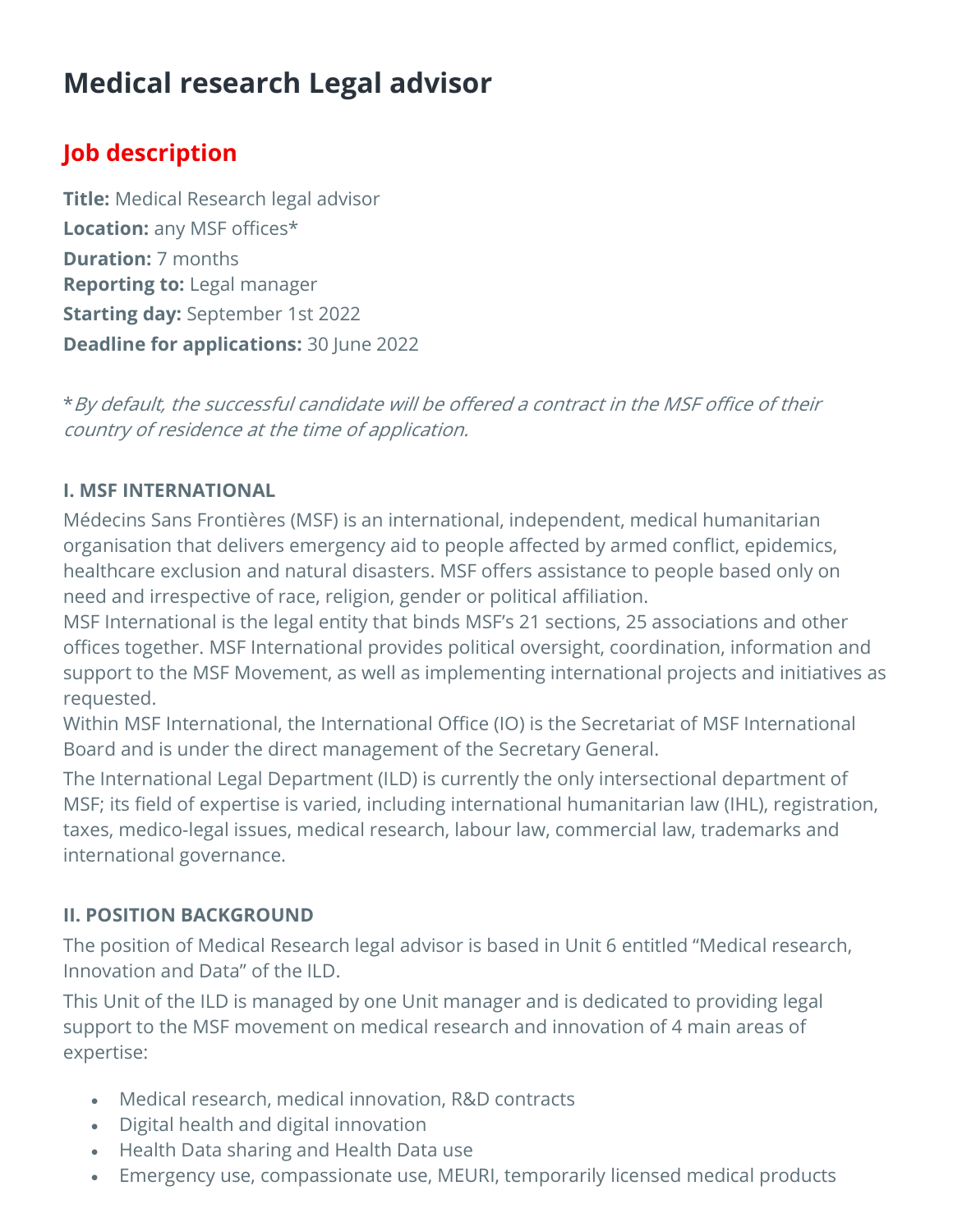## III. OBJECTIVES OF THE POSITION

The Medical research legal advisor will respond to legal queries in its area of expertise. His/her role, in close connection with the Unit managers, will be to:

- provide legal and strategical advice to MSF field, operational and medical teams on medical research and medical innovation projects and issues;
- draft and negotiate all necessary legal agreements with MSF counterparts and other stakeholders involved in medical research projects (countries, NGOs, WHO, laboratories, research institutes) to frame and locally implements MSF medical research projects.

### IV. MAIN RESPONSIBILITIES

- Provide legal and strategical advice to MSF field, operational and medical teams on medical research and medical innovation issues which can include applicable legal frame of MSF research activities, biobanking legal issues, intellectual property issues in relation to medical research, access to essential medicines issues etc.
- Provide legal support to MSF research projects including negotiation and drafting of related agreements with multiple high level actors and organizations having different and sometimes competing agendas (countries, NGOs, WHO, laboratories, research institutes), notably: drafting and negotiating research collaboration agreements including consortium agreement, clinical trial agreement, material transfer agreement, data sharing agreement, intellectual property agreements.
- Analyze, draft and review legal frame of implementation by MSF of its research activities in their countries of performance of researches, this can include negotiation and drafting of agreement with the relevant ministries of health or public bodies in MSF countries of activities.
- Carry out legal risks analysis on MSF anticipated medical research projects and different legislation in countries of implementation,
- Provide briefs, design tools, and provide trainings regarding the legal frame of medical research and related agreements.
- Work as a team with others legal advisors on common topics involving medical researches.

# Job requirements

### Technical competencies:

- Minimum of 5 years of overall professional experience, including 3 years as a lawyer or in-house legal advisor in medical research-ethics, intellectual property.
- English speaking.
- Excellent drafting skills including agreements and contract skills is mandatory
- Experience in medical research-ethics, intellectual property is a plus